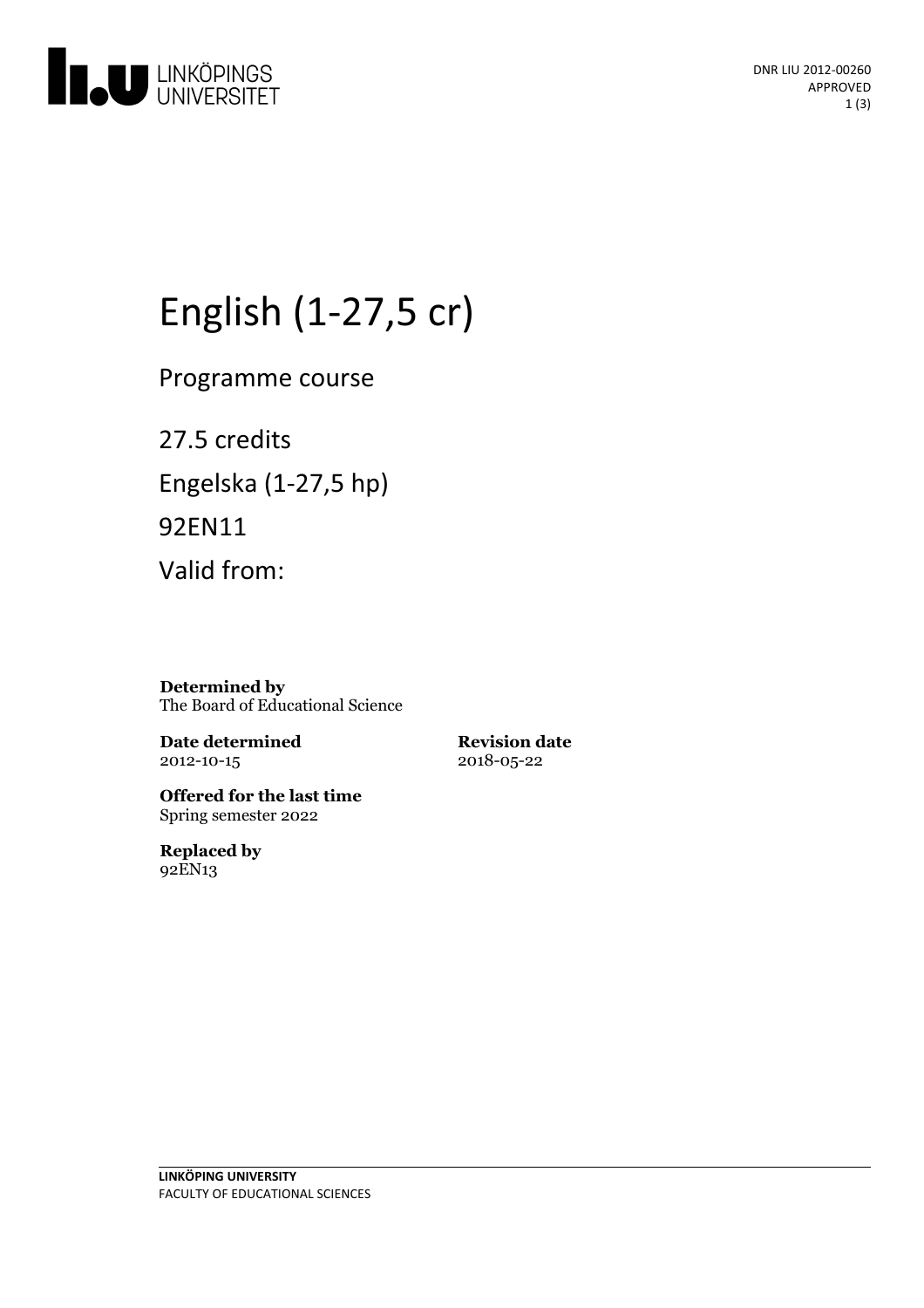Main field of study English

Course level

First cycle

#### Advancement level

 $G_1X$ 

### Course offered for

- Secondary School Teacher Programme with a specialization in Teaching in the Upper-Secondary School
- Secondary School Teacher Programme with a specialization in Teaching in Grades 7-9 of the Compulsory School

#### Examination

Applies to all courses regardless of grading scale.

Students failing an exam covering either the entire course or part of the course two times are entitled to have a new examiner appointed for the reexamination.

If the course has a three-graded grading scale (U - VG), following applies:

Students who have passed an examination may not retake it in order to improve their grades.

If the course is a VfU course, the following applies:

Examination of applied social and didactic abilities is limited to three (3) occasions.

#### Grades

Three-grade scale, U, G, VG

## Other information

Planning and implementation of a course must take its starting point in the wording of the syllabus. The course evaluation included in each course must therefore take up the question how well the course agrees with the syllabus. The course is carried outin such <sup>a</sup> way that both men´s and women´s

experience and knowledge is made visible and developed.